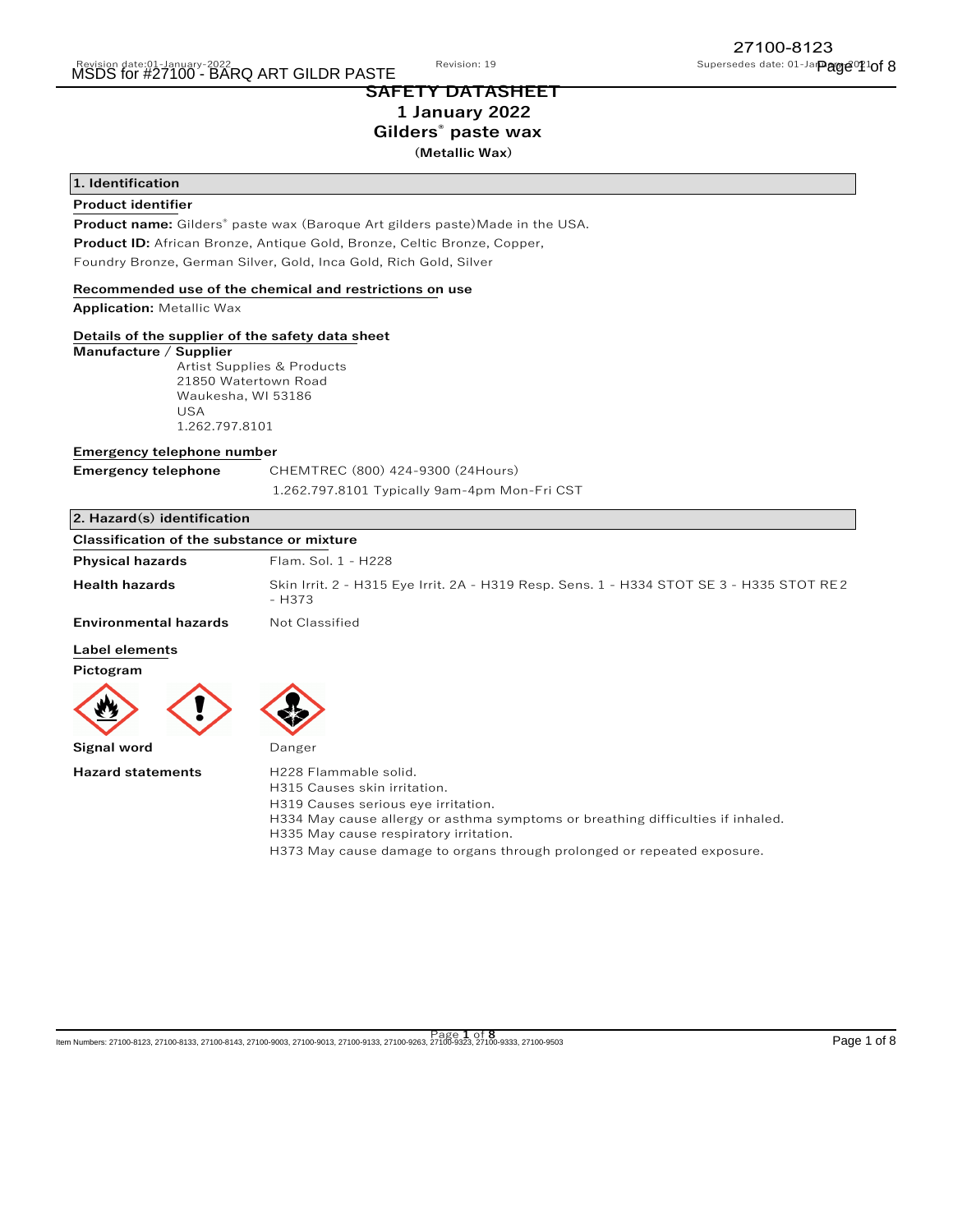| DS for #27100 - BARQ ART GILDR PAS Gilders <sup>®</sup> paste wax. |                |  |
|--------------------------------------------------------------------|----------------|--|
|                                                                    | (Metallic Wax) |  |

| <b>Precautionary statements</b>   | P210 Keep away from heat, sparks, open flames, and hot surfaces. No smoking.<br>P240 Ground/bond container and receiving<br>equipment. P241 Use explosion-proof electrical<br>equipment.<br>P260 Do not breathe<br>vapor/spray. P261 Avoid<br>breathing vapor/spray.<br>P264 Wash contaminated skin thoroughly after handling.<br>P271 Use only outdoors or in a well-ventilated area.<br>P280 Wear protective gloves/protective clothing/eye protection/face protection.<br>P284 [In case of inadequate ventilation] wear respiratory protection.<br>P302+P352 If on skin: Wash with plenty of water.<br>P304+P340 If inhaled: Remove person to fresh air and keep comfortable for breathing.<br>P305+P351+P338 If in eyes: Rinse cautiously with water for several minutes. Remove<br>contact lenses if present and easy to do. Continue rinsing.<br>P312 Call a poison center/doctor if you feel unwell.<br>P314 Get medical advice/attention if you feel unwell.<br>P321 Specific treatment (see medical advice on this label).<br>P332+P313 If skin irritation occurs: Get medical advice/attention.<br>P337+P313 If eye irritation persists: Get medical advice/attention.<br>P342+P311 If experiencing respiratory symptoms: Call a poison center/doctor.<br>P362+P364 Take off contaminated clothing and wash it before reuse.<br>P370+P378 In case of fire: Use foam, carbon dioxide, dry powder, or water fog to extinguish.<br>P403+P233 Store in a well-ventilated place. Keep the container tightly closed.<br>P405 Store locked up.<br>P501 Dispose of contents/container in accordance with national regulations. |
|-----------------------------------|----------------------------------------------------------------------------------------------------------------------------------------------------------------------------------------------------------------------------------------------------------------------------------------------------------------------------------------------------------------------------------------------------------------------------------------------------------------------------------------------------------------------------------------------------------------------------------------------------------------------------------------------------------------------------------------------------------------------------------------------------------------------------------------------------------------------------------------------------------------------------------------------------------------------------------------------------------------------------------------------------------------------------------------------------------------------------------------------------------------------------------------------------------------------------------------------------------------------------------------------------------------------------------------------------------------------------------------------------------------------------------------------------------------------------------------------------------------------------------------------------------------------------------------------------------------------------------------------------------------------------------|
| Supplemental<br>label information | WARNING: FLAMMABLE. IT MAY BE HARMFUL IF SWALLOWED. VAPOR HARMFUL.<br>Contains: COPPER, PETROLEUM DISTILLATES<br>PRECAUTIONS: Avoid ingestion. Wash hands immediately after use. When using, do not<br>eat, drink or smoke. Do not store<br>or use near heat or flame. Use only with adequate ventilation. KEEP OUT OF REACH OF<br>CHILDREN.<br>FIRST AID TREATMENT: If inhalation symptoms occur, move to fresh air. If symptoms<br>persist, see a physician. If<br>swallowed, get prompt medical attention. For further information, contact a national poison<br>control number; 800-222-1222.                                                                                                                                                                                                                                                                                                                                                                                                                                                                                                                                                                                                                                                                                                                                                                                                                                                                                                                                                                                                                                |
| <b>Contains</b>                   | s69 solvent, Odorless Spirits                                                                                                                                                                                                                                                                                                                                                                                                                                                                                                                                                                                                                                                                                                                                                                                                                                                                                                                                                                                                                                                                                                                                                                                                                                                                                                                                                                                                                                                                                                                                                                                                    |
| Other hazards                     |                                                                                                                                                                                                                                                                                                                                                                                                                                                                                                                                                                                                                                                                                                                                                                                                                                                                                                                                                                                                                                                                                                                                                                                                                                                                                                                                                                                                                                                                                                                                                                                                                                  |
| None present.                     |                                                                                                                                                                                                                                                                                                                                                                                                                                                                                                                                                                                                                                                                                                                                                                                                                                                                                                                                                                                                                                                                                                                                                                                                                                                                                                                                                                                                                                                                                                                                                                                                                                  |

**3. Composition/information on ingredients**

| <b>Odorless</b><br><b>Spirits</b><br>$\frac{1}{2} \left( \begin{array}{ccc} 1 & 0 & 0 \\ 0 & 1 & 0 \\ 0 & 0 & 0 \end{array} \right) = \frac{1}{2} \left( \begin{array}{ccc} 1 & 0 & 0 \\ 0 & 1 & 0 \\ 0 & 0 & 0 \\ 0 & 0 & 0 \end{array} \right)$<br>$\sim$ | 10-40% |
|-------------------------------------------------------------------------------------------------------------------------------------------------------------------------------------------------------------------------------------------------------------|--------|
| <b>Classification</b><br>Flam. Lig. 3 -<br>H226 Skin Irrit. 2 -                                                                                                                                                                                             |        |
| H315 Eye Irrit. 2A<br>- H319<br>Resp. Sens. 1 - H334                                                                                                                                                                                                        |        |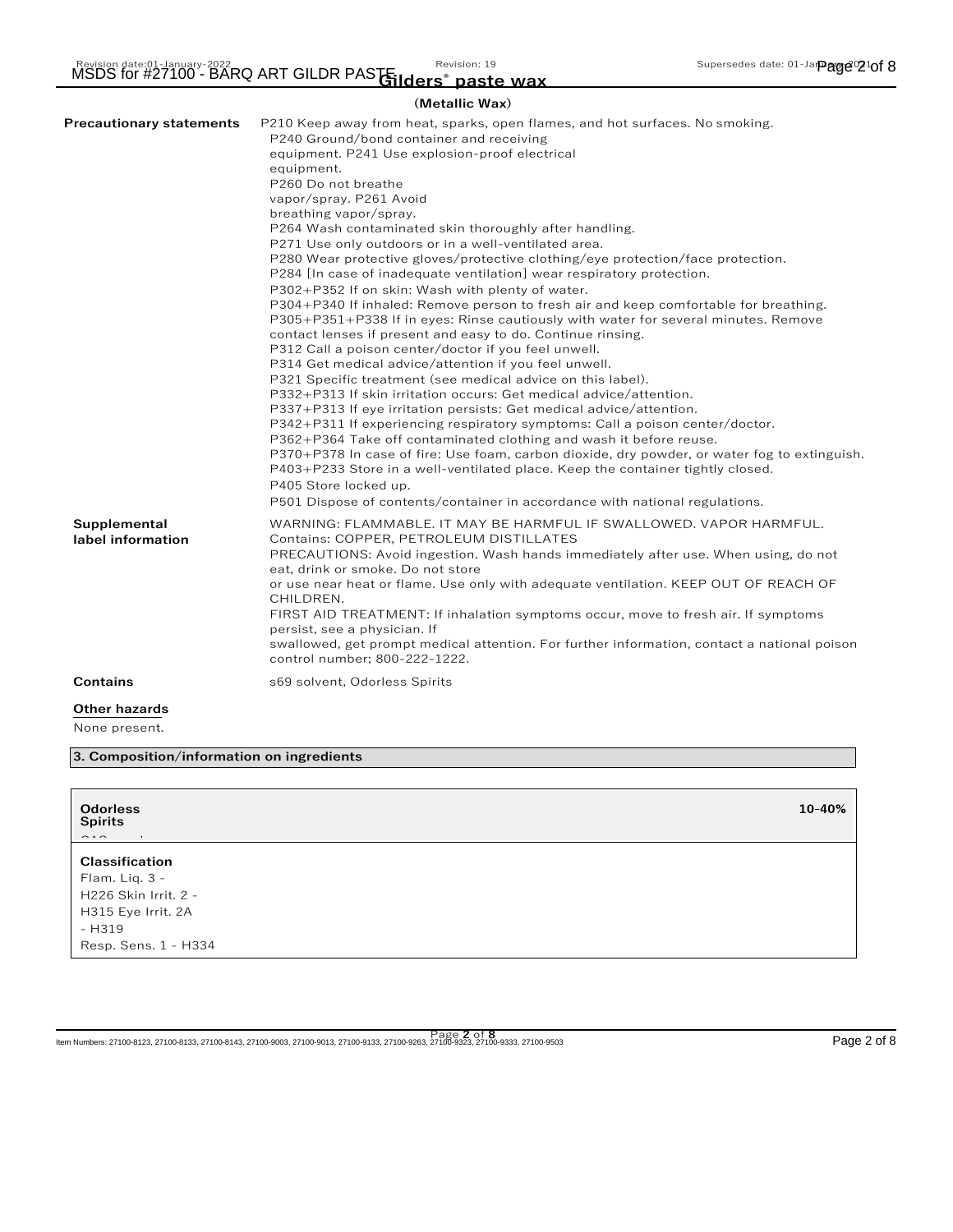# **(Metallic Wax)**

The Full Text for all Hazard Statements is Displayed in Section 16. **Composition comments** Only ingredients listed above are notifiable for this product. If none are shown, then all ingredients are exempt.

| 4. First-aid measures             |                                                                                                                                                                      |
|-----------------------------------|----------------------------------------------------------------------------------------------------------------------------------------------------------------------|
| Description of first aid measures |                                                                                                                                                                      |
| Inhalation                        | Move affected person to fresh air at once.                                                                                                                           |
| Ingestion                         | Do not induce vomiting. Rinse mouth thoroughly with water. Give a few small glasses of<br>water or milk to drink. Get medical attention if any discomfort continues. |
| <b>Skin Contact</b>               | Wash skin thoroughly with soap and water.                                                                                                                            |
|                                   | Most important symptoms and effects, both acute and delayed                                                                                                          |
| Inhalation                        | Read Section 2 for any specific precautions associated with this product. In general,                                                                                |

| 11111010LIVII       | The au-Section 2 Tor any specific precautions associated with this product. In general,<br>breathing any type of dust/mist can and may aggravate irritation of the throat and lungs. |
|---------------------|--------------------------------------------------------------------------------------------------------------------------------------------------------------------------------------|
| Ingestion           | Read Section 2 for any specific precautions associated with the use of this product.<br>Products with specific warnings about ingestion will give guidance there.                    |
| <b>Skin contact</b> | Prolonged skin contact may cause redness and irritation.                                                                                                                             |

| Notes for the doctor                                    | Treat symptomatically.                                                               |
|---------------------------------------------------------|--------------------------------------------------------------------------------------|
| 5. Fire-fighting measures                               |                                                                                      |
| <b>Extinguishing media</b>                              |                                                                                      |
|                                                         | <b>Suitable extinguishing media</b> Use fire-extinguishing media appropriate for the |
| surrounding fire.                                       |                                                                                      |
|                                                         | Special hazards arising from the substance or mixture                                |
| <b>Specific hazards</b>                                 | The product increases the risk of fire and may accelerate combustion.                |
| <b>Advice for firefighters</b>                          |                                                                                      |
| <b>Special protective</b><br>equipment for firefighters | Use protective equipment appropriate for surrounding materials.                      |
|                                                         |                                                                                      |
| 6. Accidental release measures                          |                                                                                      |
|                                                         | Personal precautions, protective equipment, and emergency procedures                 |
|                                                         | Personal safeguards For personal protection, see Section 8.                          |
| <b>Environmental precautions</b>                        |                                                                                      |

**Environmental precautions** Avoid spreading dust or contaminated materials.

**Indication of immediate medical attention and special treatment needed**

## **Methods and material for containment and cleaning up**

**Methods for cleaning up** Collect spillage for reclamation or absorb in vermiculite, dry sand, or similar material.

**Reference to other sections** For waste disposal, see Section 13. For personal protection, see Section 8.

Page **3** of **8** Item Numbers: 27100-8123, 27100-8133, 27100-8143, 27100-9003, 27100-9013, 27100-9133, 27100-9263, 27100-9323, 27100-9333, 27100-9503 Page 3 of 8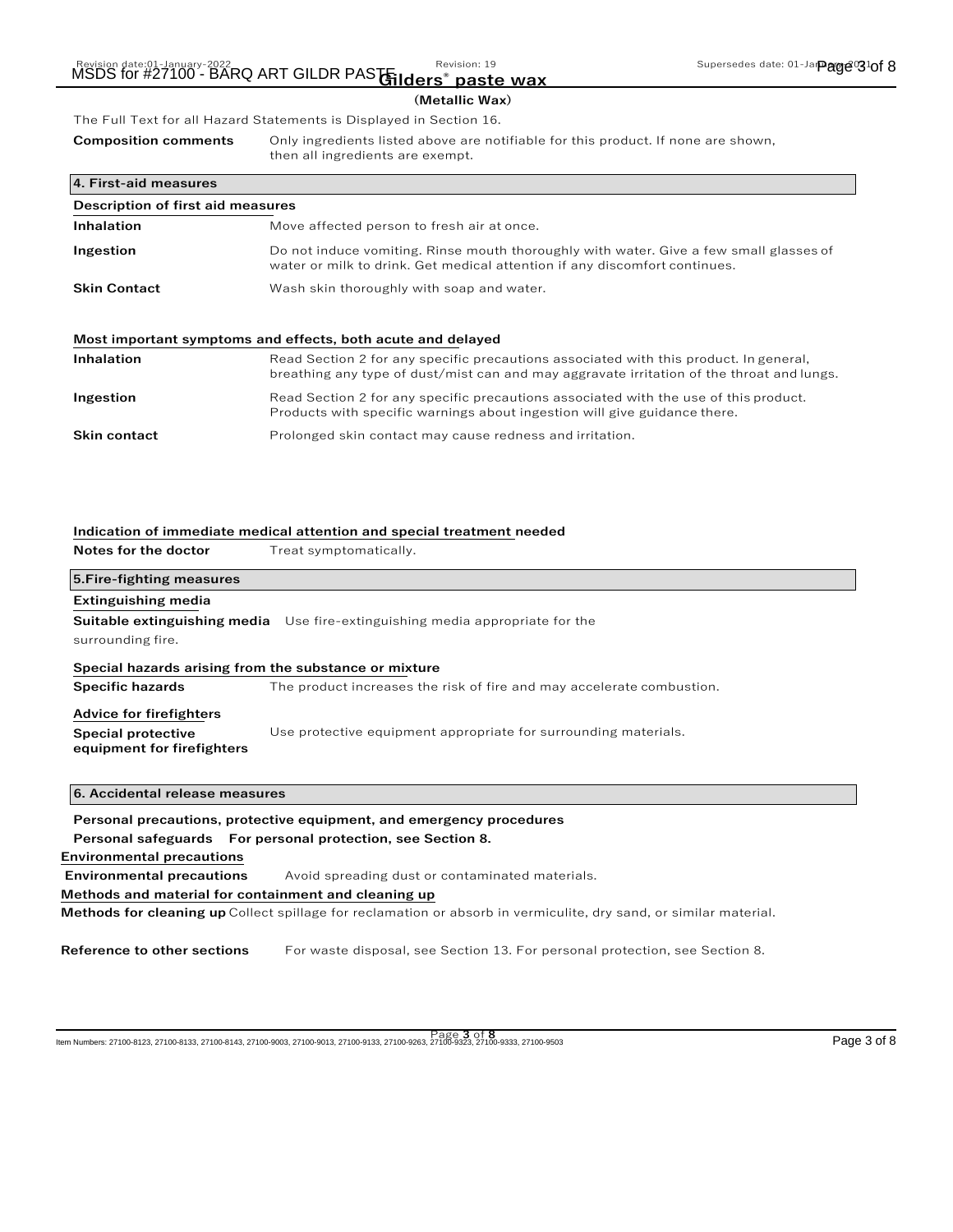|                                            | (Metallic Wax)                                                                                                                                                         |
|--------------------------------------------|------------------------------------------------------------------------------------------------------------------------------------------------------------------------|
| 7. Handling and storage                    |                                                                                                                                                                        |
| <b>Precautions for safe handling</b>       |                                                                                                                                                                        |
| <b>Usage precautions</b>                   | Read the label before use. Do not eat, drink or smoke when using this product.<br>Reasonable personal hygiene procedures should be implemented.                        |
|                                            | Conditions for safe storage, including any incompatibilities                                                                                                           |
| <b>Storage precautions</b>                 | Store in a tightly closed, original container in a dry and cool place.                                                                                                 |
| Specific end uses(s)                       |                                                                                                                                                                        |
| Specific end use(s)                        | The identified uses for this product are detailed in Section 1.2.                                                                                                      |
| 8. Exposure Controls/personal protection   |                                                                                                                                                                        |
| <b>Ingredient comments</b>                 | Only ingredients listed in Section 3 are notifiable for this product. If none are shown,<br>then all ingredients are exempt.                                           |
| Protective equipment                       |                                                                                                                                                                        |
| Appropriate<br>engineering controls        | No specific ventilation is required unless the "F.A.N." pictogram is shown above or<br>specified in Section 2. Provide adequate general and local exhaust ventilation. |
| <b>Hand protection</b>                     | No specific hand protection is required unless the "HAND PROTECTION" pictogram is<br>shown above or specified in Section 2.                                            |
| <b>Hygiene measures</b>                    | When using, do not eat, drink or smoke.                                                                                                                                |
| <b>Respiratory protection</b>              | If ventilation is inadequate, suitable respiratory protection must be worn.                                                                                            |
| 9. Physical and Chemical Properties        |                                                                                                                                                                        |
| Information on basic physical and chemical |                                                                                                                                                                        |
| properties Appearance                      | Colored paste.                                                                                                                                                         |
| Color                                      | Various colors.                                                                                                                                                        |
| Odor                                       | Petroleum.                                                                                                                                                             |
| Odor threshold                             | No information available.                                                                                                                                              |
| рH                                         | $6 - 8$                                                                                                                                                                |

**Melting point** No data available.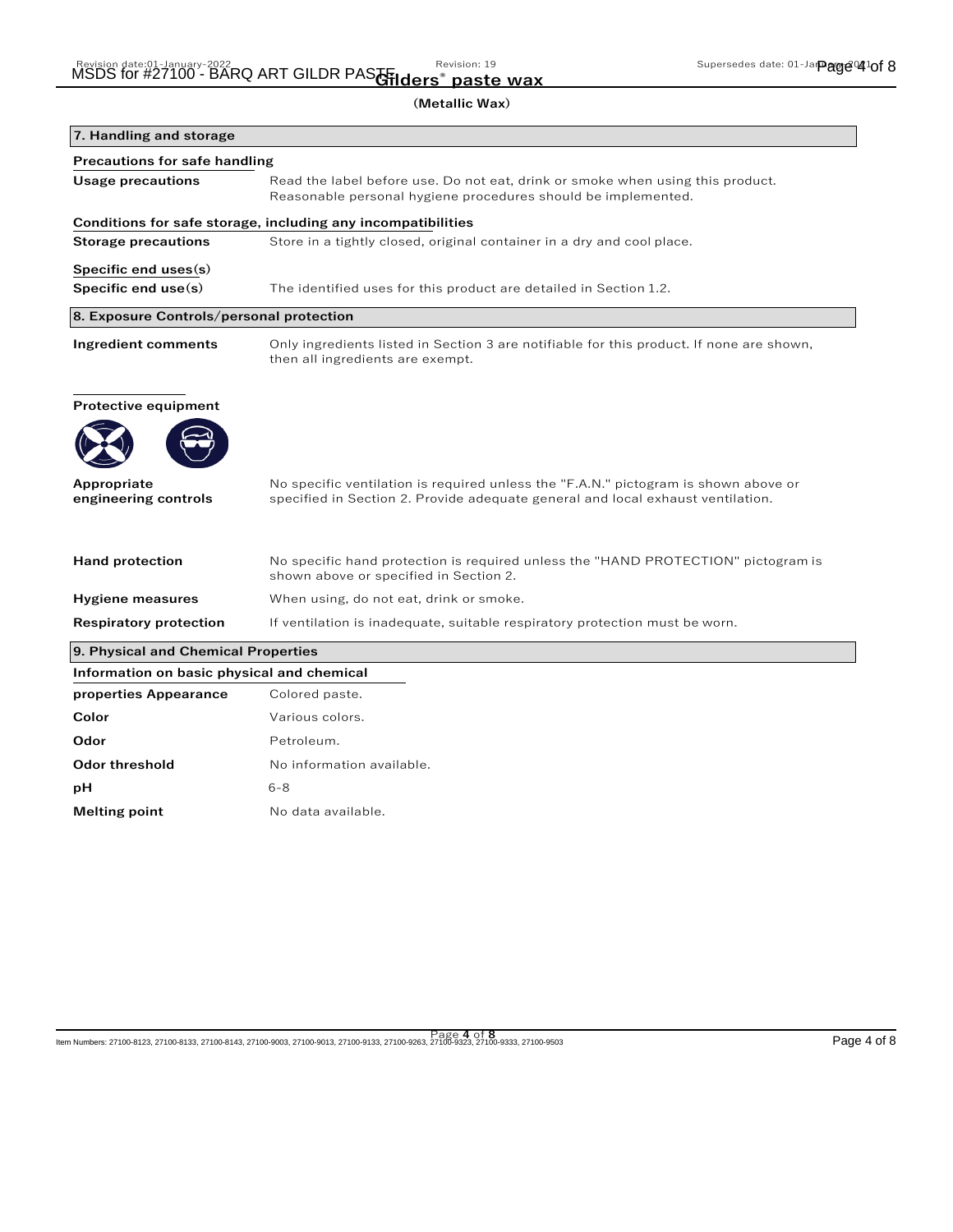## Revision date:01-January-2022<br>MSDS for #27100 - BARQ ART GILDR PASTE:114ers® paste way **Gilders® paste wax**

| Initial boiling point and range No information available. |                                                                     |
|-----------------------------------------------------------|---------------------------------------------------------------------|
| <b>Flashpoint</b>                                         | Closed Cup: 54° C/129.2° F. (Tagliabue)                             |
| <b>Evaporation rate</b>                                   | No information                                                      |
| available. Flammability (solid, gas)                      | No data                                                             |
| available.                                                |                                                                     |
| Upper/lower<br>flammability or explosive<br>limits        | No information is available.                                        |
| Vapor pressure                                            | No information available.                                           |
| <b>Relative density</b>                                   | Greater than 1.0                                                    |
| Solubility                                                | Not applicable.                                                     |
| <b>Partition coefficient</b>                              | No information                                                      |
| available. Auto-ignition temperature                      | Not                                                                 |
| applicable.                                               |                                                                     |
| Decomposition Temperature No information                  |                                                                     |
| available. Viscosity                                      | No data available.                                                  |
| <b>Explosive properties</b>                               | none                                                                |
| <b>Oxidizing properties</b>                               | none                                                                |
| <b>Other information</b>                                  | Not applicable.                                                     |
| 10. Stability and reactivity                              |                                                                     |
| Reactivity                                                | There are no known reactivity hazards associated with this product. |
| Stability                                                 | Stable at normal ambient temperatures and when used as recommended. |
| Possibility of<br>hazardous reactions                     | None known.                                                         |
| <b>Conditions to avoid</b>                                | None known.                                                         |
| <b>Materials to avoid</b>                                 | None known.                                                         |
| <b>Hazardous</b><br>decomposition<br>products             | None known.                                                         |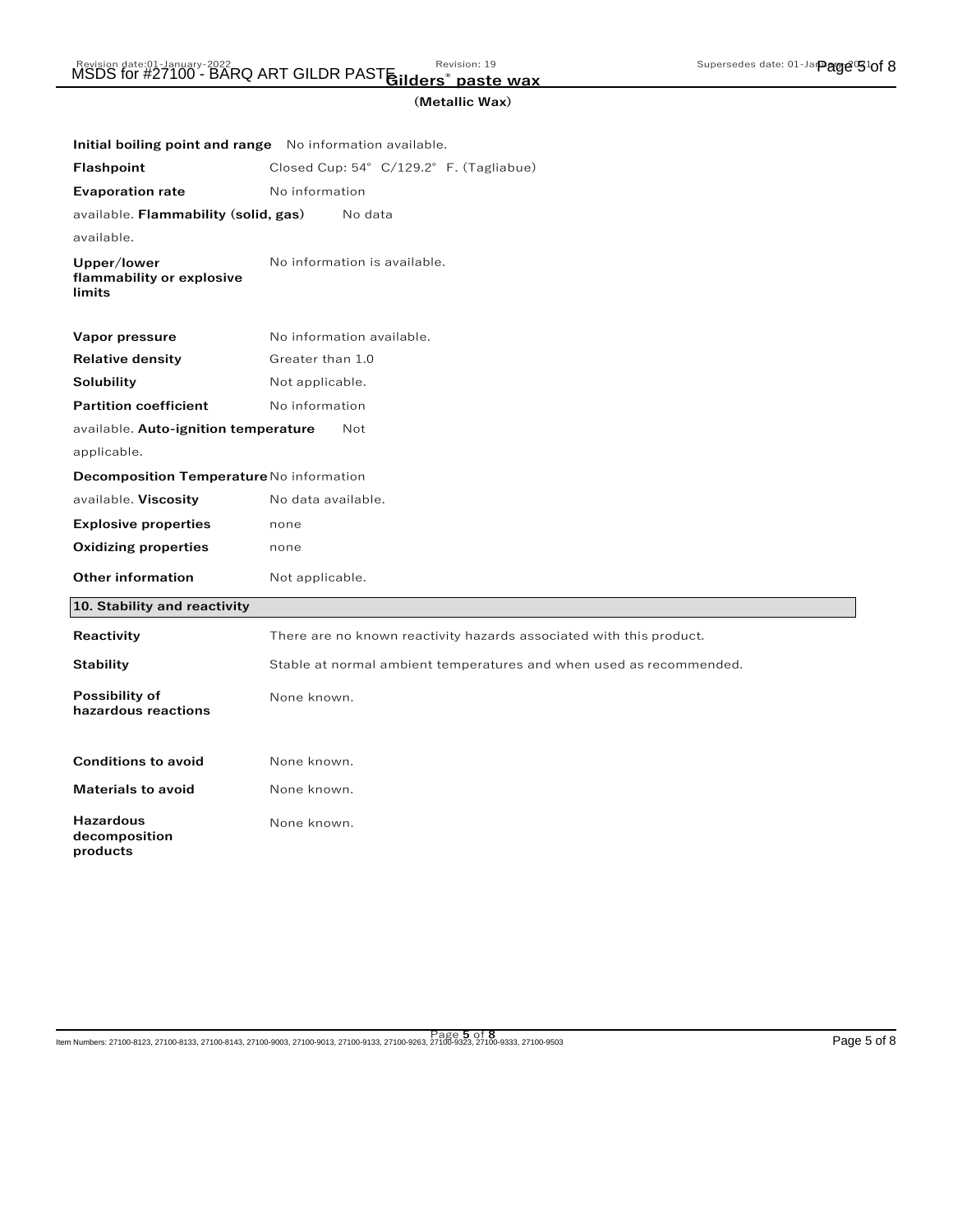| 11. Toxicological information<br>Information on toxicological effects |                                                                   |
|-----------------------------------------------------------------------|-------------------------------------------------------------------|
|                                                                       |                                                                   |
| Skin corrosion/irritation                                             |                                                                   |
| <b>Skin sensitization</b>                                             |                                                                   |
| <b>Skin sensitization</b>                                             | Based on available data, the classification criteria are not met. |
| Eye contact                                                           | May cause temporary eye irritation.                               |
|                                                                       |                                                                   |

| Please read Section 2 thoroughly. If any environmental warnings such as; H411 or H412<br>are listed in Section 2, please use appropriate procedures when disposing of product |
|-------------------------------------------------------------------------------------------------------------------------------------------------------------------------------|
|                                                                                                                                                                               |
|                                                                                                                                                                               |
|                                                                                                                                                                               |
|                                                                                                                                                                               |
|                                                                                                                                                                               |
|                                                                                                                                                                               |
|                                                                                                                                                                               |
|                                                                                                                                                                               |
|                                                                                                                                                                               |
|                                                                                                                                                                               |
|                                                                                                                                                                               |
|                                                                                                                                                                               |
|                                                                                                                                                                               |
|                                                                                                                                                                               |
|                                                                                                                                                                               |
|                                                                                                                                                                               |
| Dispose of waste product or used containers in accordance with local regulations                                                                                              |
|                                                                                                                                                                               |
| This package is shipped in accordance with ADR SP375, IATA A197 & IMDG 2.10.2.7.<br>As supplied, this product is consigned under the Excepted Quantities provisions. For      |
|                                                                                                                                                                               |
|                                                                                                                                                                               |
|                                                                                                                                                                               |

Page **6** of **8** Item Numbers: 27100-8123, 27100-8133, 27100-8143, 27100-9003, 27100-9013, 27100-9133, 27100-9263, 27100-9323, 27100-9333, 27100-9503 Page 6 of 8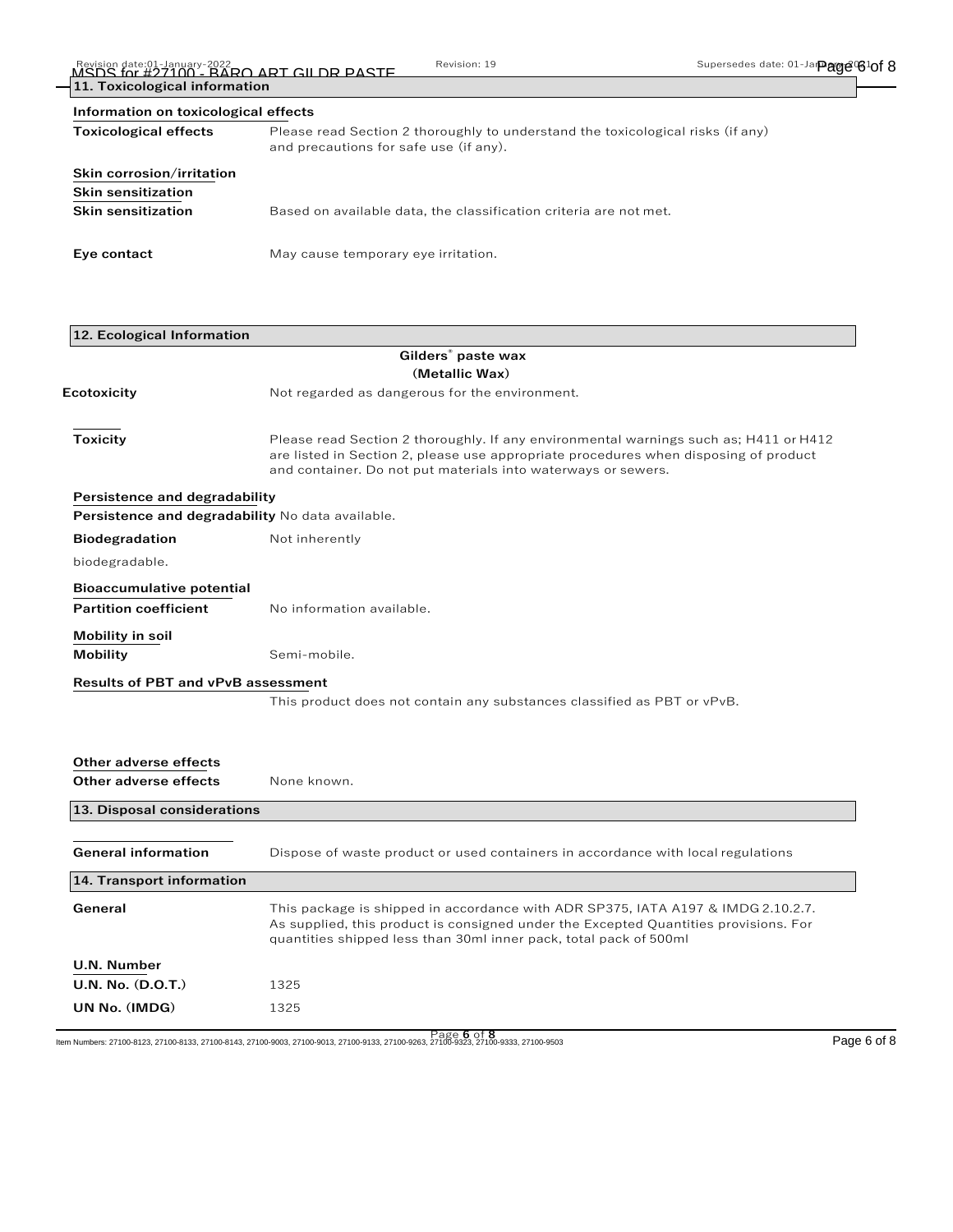## **UN proper shipping name**

## **Proper shipping name (D.O.T.)** FLAMMABLE SOLID, ORGANIC, N.O.S.

**Proper shipping name (IMDG)** FLAMMABLE SOLID, ORGANIC, N.O.S.

**Proper shipping name (ICAO)** FLAMMABLE SOLID, ORGANIC, N.O.S.

**Transport hazard class(s)**

| 4.1 |
|-----|
|     |

| ICAO class/division | 4.1 |
|---------------------|-----|
|---------------------|-----|